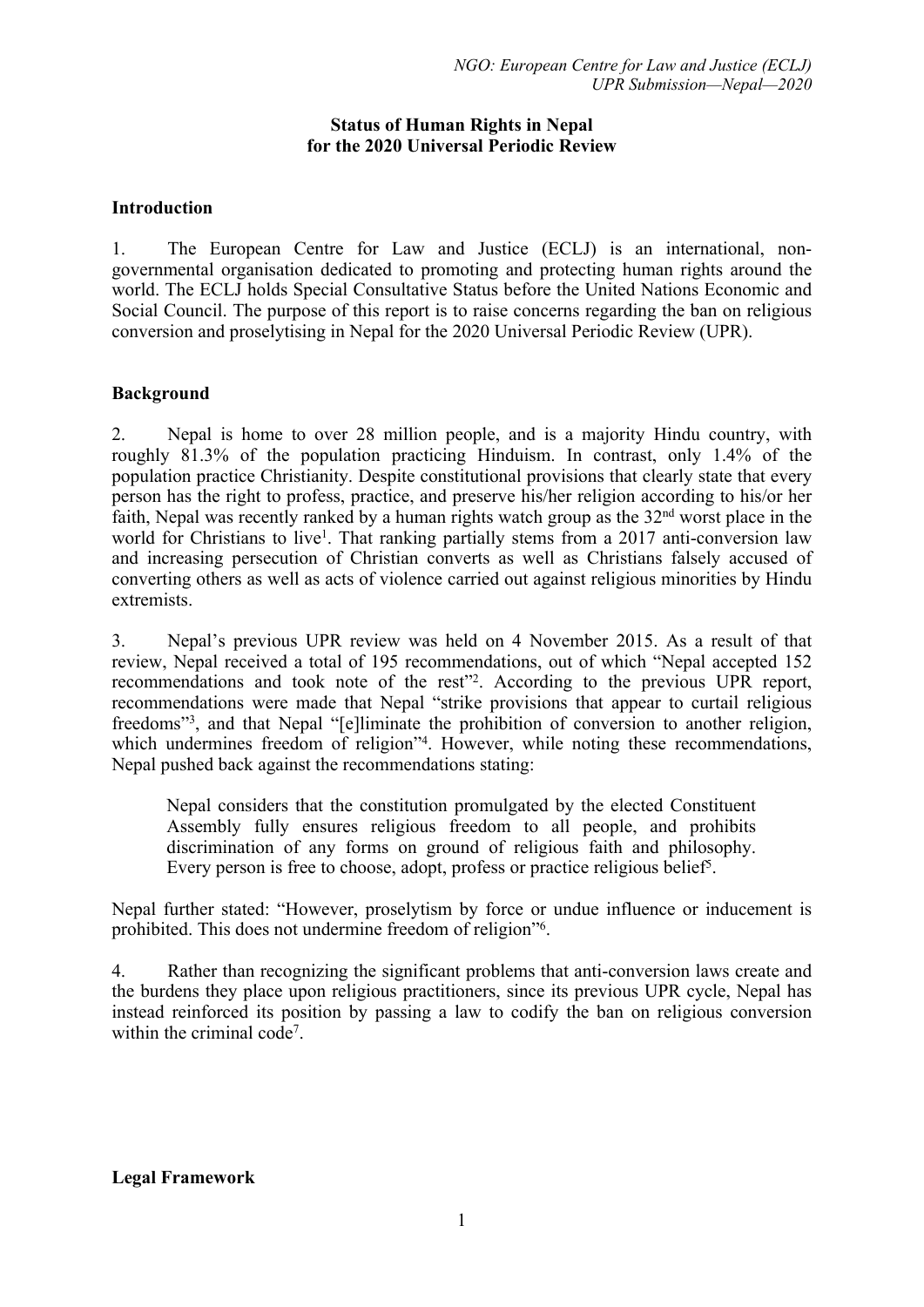5. As noted above, Article 26 of Nepal'<sup>s</sup> Constitution guarantees freedom of religion, including the right to profess and practice religion, while simultaneously restricting that freedom:

(1) Each person shall be free to profess, practice, and preserve his/her religion according to his/her faith.

(2) Every religious denomination shall, maintaining its independent existence, have the right to manage and protect its religious places and religious trusts in accordance with law.

Provided that it shall not be deemed to have hindered to make law to operate and protect <sup>a</sup> religious place or religious trust and to manage trust property and regulate land management.

(3) While exercising the right as provided for by this Article, no person shall act or make others act in <sup>a</sup> manner which is contrary to public health, decency and morality, or behave or act or make others act to disturb public law and order situation, or convert <sup>a</sup> person of one religion to another religion, or disturb the religion of other people. Such an act shall be punishable by law<sup>8</sup>.

6. The language in subsection 3 prohibits religious practitioners, such as Christians, from practicing key components of their religious faith. It also places restrictions on the ability of individuals to freely adopt <sup>a</sup> religion.

7. These restrictions are more clearly spelled out in the in the 2017 Criminal Code Bill which was adopted by the Nepali parliament and signed into law in October 2017 by Nepali President Bidhya Devi Bhandari. According to an unofficial translation:

1. Nobody should hurt the religious sentiment of any caste, ethnic community or class by writing, through voice/talk or by <sup>a</sup> shape or symbol or in any other such manner. 2. Anyone committing the offense as per sub-clause (1) shall face up to two years of imprisonment and <sup>a</sup> fine of up to twenty thousand rupees.

Furthermore,

1. Nobody should convert the religion of another person or indulge in such act or encourage such an act.

2. Nobody should indulge in any act or conduct so as to undermine the religion, faith or belief that any caste, ethnic group or community has been observing since sanatan [eternal] times or to jeopardize it with or without any incitement to convert to any other religion, or preach such religion or faith with any such intention<sup>9</sup>.

Both of these clauses severely impact the ability for Nepali citizens to practice their faith, especially Christians, who can be punished simply for sharing their belief in Jesus as the Son of the one and only true God. According to the language of the law, such <sup>a</sup> statement could be determined as offending the religious sentiments of Hindus, because Hindus believe in many gods. This same statement could also be construed as offensive to practitioners of other religions who do not believe that Jesus is the son of God. This type of language is highly problematic, as <sup>a</sup> merely innocent expression of one'<sup>s</sup> religion can be taken as derogatory by the adherents of another religion. The law is entirely too broad and thus easy to misuse.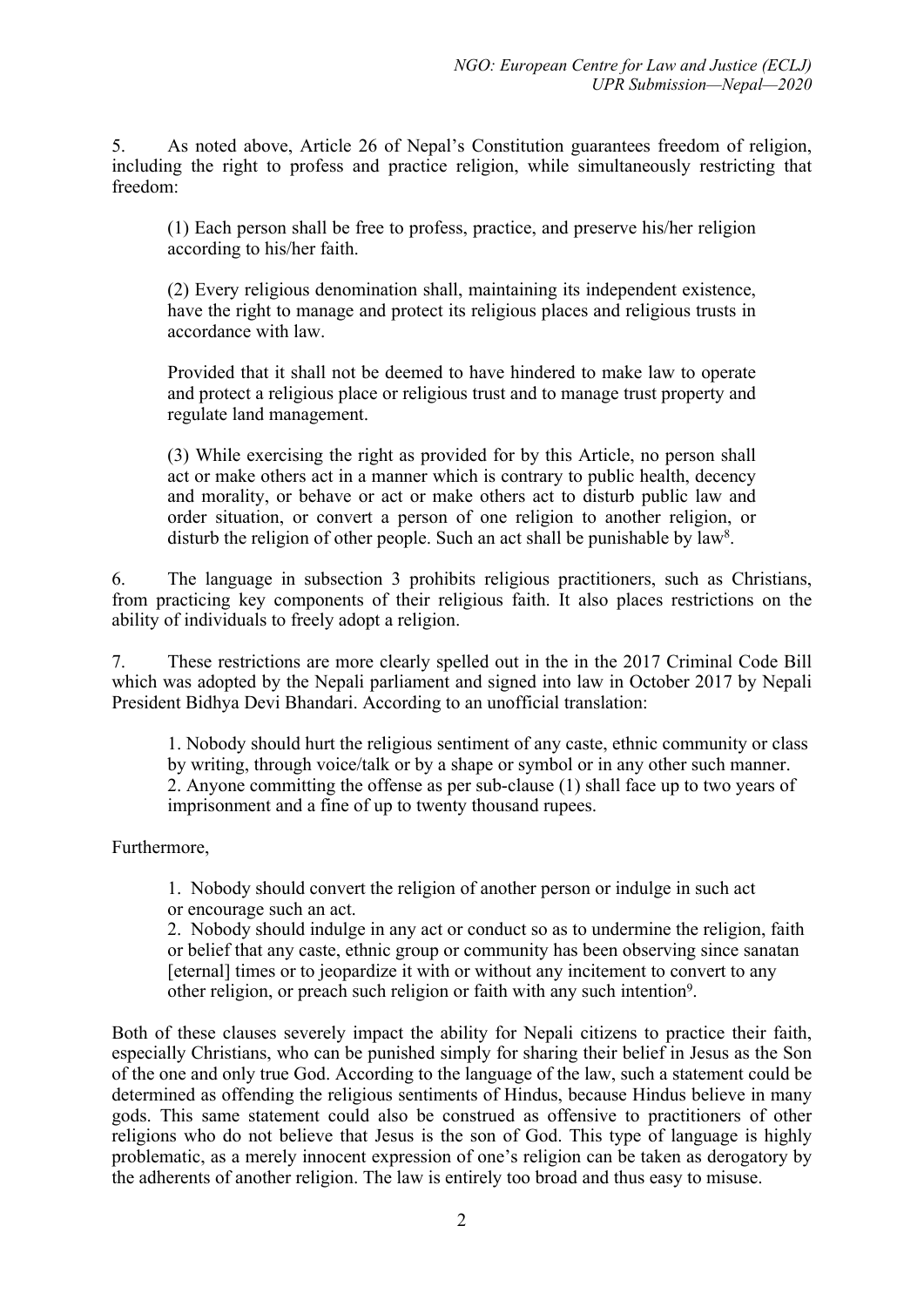8. According to Nepal'<sup>s</sup> constitution, it has an obligation "to implement international treaties, agreements to which Nepal is a party"<sup>10</sup>. On 14 May 1991, Nepal acceded to the International Covenant on Civil and Political Rights (ICCPR), Article 18 of which provides that:

Everyone shall have the right to freedom of thought, conscience and religion. This right shall include freedom to have or to adopt <sup>a</sup> religion or belief of his choice, and freedom, either individually or in community with others and in public or private, to manifest his religion or belief in worship, observance, practice and teaching.

Nepal is also <sup>a</sup> party to the Universal Declaration of Human Rights (UDHR), which protects religious freedom with language identical to the found in Article 18 of the ICCPR.

9. Currently, Nepal'<sup>s</sup> domestic law does not hold to the standard set by the UDHR and the ICCPR both of by which it has committed – according to its own constitution – to abide. Although Nepal has tried to argue that the limits that have been placed on religious freedom *do not* undermine religious freedom, this repor<sup>t</sup> seeks to demonstrate the contrary and why Nepal'<sup>s</sup> anti-conversion laws are so egregious.

# **Government Ban on Conversion and Proselytising**

10. As stated above, Nepal'<sup>s</sup> anti-conversion law is highly problematic, and contrary to Nepal'<sup>s</sup> statement, Nepal'<sup>s</sup> constitution both undermines freedom of religion and fails to adhere to international commitments. After the adoption of Nepal'<sup>s</sup> new constitution, but prior to the passing of the anti-conversion law, Christians were targeted under Article 26 of the constitution for practicing their faith. For instance, in 2016, seven Christians were arrested for distributing Bible handbooks to students within the Dolakha district, which the government claimed is prohibited under the Constitution $11$ . In response to these arrests, International Christian Concern'<sup>s</sup> (ICC), <sup>a</sup> human rights organization, stated:

Today, Nepalese Christians have seen their fears realized with seven Christians being pu<sup>t</sup> through "hell" simply for sharing their faith. No one should fear arrest and imprisonment for sharing their faith. ICC calls for the immediate release of these seven Christians and for Nepal to review and amend Article 26 of their constitution as it clearly violates the religious liberty of all citizens of Nepal<sup>12</sup>.

Also in 2016, <sup>a</sup> Christian social worker who ran <sup>a</sup> children'<sup>s</sup> home in Nepal was arrested and accused of forcing children to take part in Christian prayer services<sup>13</sup>. In fact, reports state that "the governmen<sup>t</sup> announced to leaders of Christian orphanages and boarding schools in Kathmandu that it would impose huge fines, close them down, and confiscate possessions should they find *just one Christian booklet* in their institution"<sup>14</sup> . Such an announcement clearly points to governmental discrimination and undermining of religious freedom under the pretext of constitutional law. Christian-run organizations will most expectedly use Christian materials. In fact, the elements of freely practicing one'<sup>s</sup> religion include the ability to manifest that religion in private **or** in public, individually **or** in community with others. In the Christian faith, sharing the gospel through Christian booklets or through the distribution of Bibles is common. Further, reading one'<sup>s</sup> Bible is <sup>a</sup> common daily practice for Christian believers. Thus, the Nepali governmen<sup>t</sup> would undoubtedly find Christian material at <sup>a</sup> Christian-run organization, even if that material happened to be one individual'<sup>s</sup> personal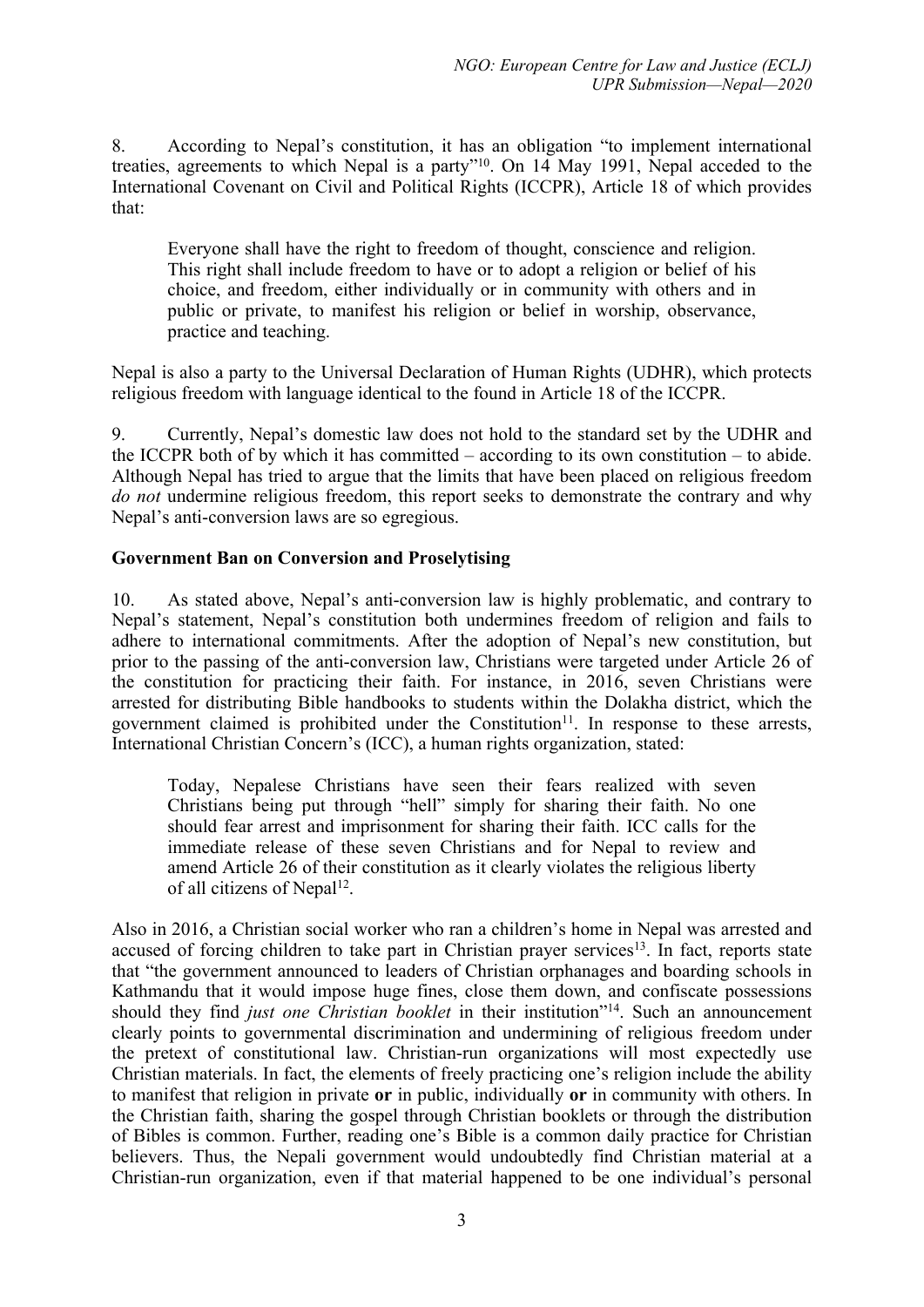Bible. In one case, police arrested <sup>a</sup> Christian couple after searching their house and finding <sup>a</sup> copy of the Bible. That couple was providing food, shelter, and education to eight children<sup>15</sup>

11. Since the passage of the 2017 anti-conversion law, Christians have been increasingly targeted because of their faith by emboldened Hindu extremists who are using Nepal'<sup>s</sup> antiproselytising/conversion law extrajudicially.

12. In May 2018 four churches were attacked over <sup>a</sup> five day period by suspected Hindu extremists<sup>16</sup>. On May 9, a church in the Hilihang Rural Municipality, Panchthar was set on fire late night resulting in minor damages. The next day <sup>a</sup> church in the Doti region was set on fire while the Pastor was inside the back of the church and contacted local authorities after noticing the front of the church was on fire. Firefighters were able to pu<sup>t</sup> out the fire, but not after significant damage had already been done. On May 11 <sup>a</sup> church in Kanchanpur was set on fire late at night resulting in major structural damage. Similarly, on May 13 at 11pm, an unknown assailant tossed a bomb through the window of church in Dhangadhi<sup>17</sup>. And in November 2018, <sup>a</sup> Christian church was forced to shut down after two months of harassment and disruption from "high-caste Hindus" in western Nepal's Palpa District<sup>18</sup>.

13. In March of 2019, suspected Hindu extremists abducted Christian Pastor Dhruk Kumar Pariyar and accused him of taking money to spread Christianity<sup>19</sup>. They demanded that he give them the money he had received and when he said that he had no money they beat him with their fists and with wooden sticks. They further threatened him with death if he continued to share his Christian faith $^{20}$ .

14. In April of 2019 four Christians were arrested on suspicion of proselytising. Police seized their Bibles as well as money to use as evidence that they were enticing others to convert to Christianity<sup>21</sup>. One of the Christians arrested, a United States Citizen, was deported. Then, in August 2019 <sup>a</sup> South Korean Christian was arrested and charged with "attempting to convert" by distributing religious leaflets and Bibles 22 . He has since been released on bail<sup>23</sup>.

15. In July 2019, <sup>a</sup> Christian hospital dedicated to treating leprosy was "invaded by the hardliner Hindu political party Shiv Sena Nepal. The group accused the hospital of proselytising and converting people to Christianity in exchange for free treatment. During the attack, they openly burned around 30 bibles"<sup>24</sup>.

16. One Nepali Christian pastor has been forced by Hindu extremists to go into hiding because of a video of a "restricted audience-interview" he gave that included his testimony<sup>25</sup>. In the video, which was intended for <sup>a</sup> strictly Christian audience, the pastor discussed belief systems in Nepal, including statements about certain Hindu gods. Once the video was leaked, the pastor received death threats and "has been unable to return home from ministry travels . . ."<sup>26</sup> .

17. These are but <sup>a</sup> few examples of the escalating violence against and harassment of Christians that is occurring in Nepal as Hindu extremists feel emboldened to target religious minorities since the passage of the anti-proselytising law. The increase of such extrajudicial acts was foreseeable, and Nepal was cautioned against the passage of such <sup>a</sup> law. Such laws do not protect religious sentiment but instead "they serve as <sup>a</sup> tool for religious persecution and a means to settle personal disputes through false accusations"<sup>27</sup>.

# **Conclusion**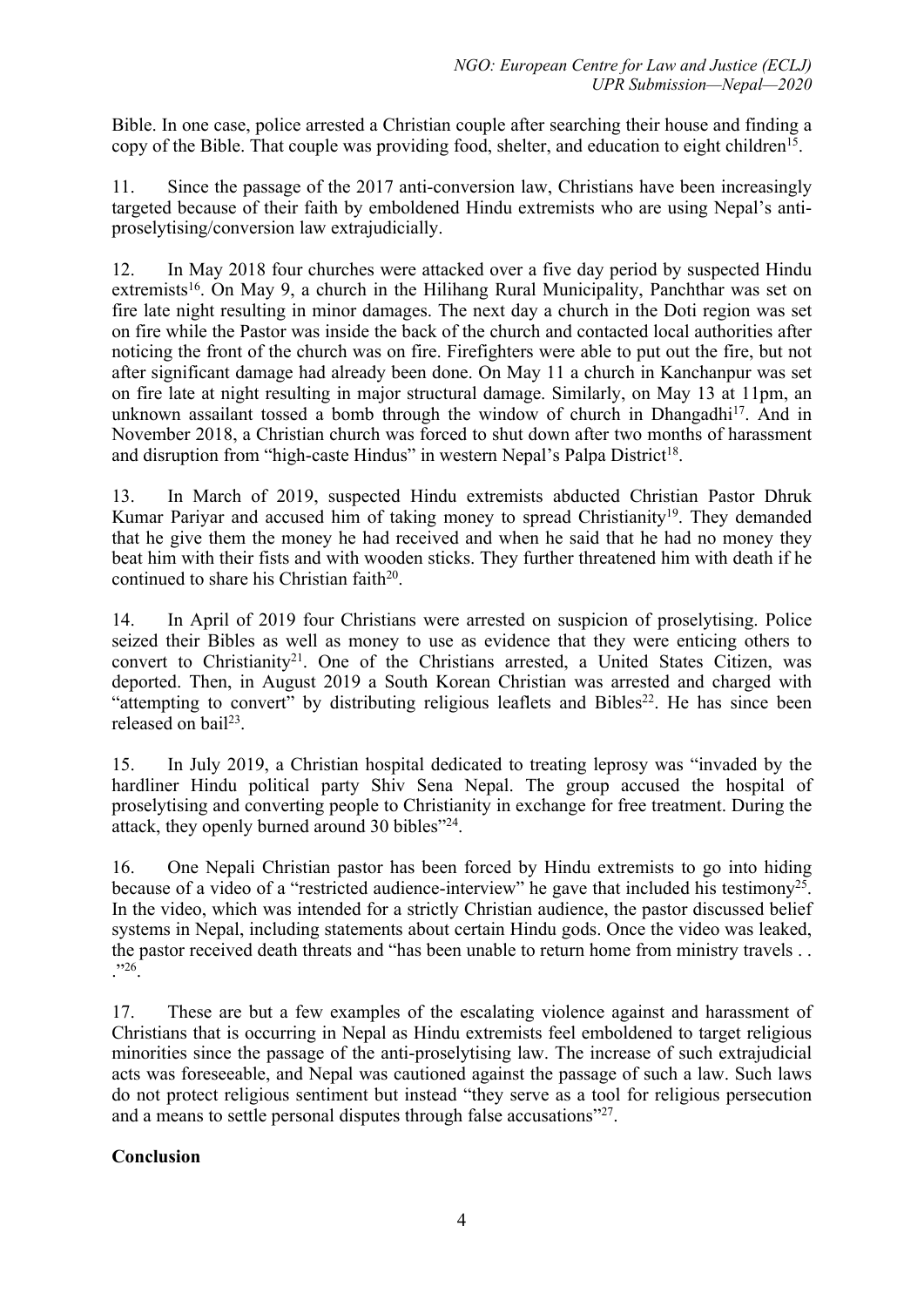17. The 2020 Working Group on the UPR must address the egregious violation of religious freedom and urge the governmen<sup>t</sup> of Nepal to reform its Constitution as well as its Criminal Code to ensure that both are in line with international treaties, such as the ICCPR and the UDHR. Nepal is subject to both of and has committed, in its own constitution, to abide by the standards set by these important documents. Thus, the Nepali governmen<sup>t</sup> must work to ensure that its constitution and domestic law truly protect the human right to religious freedom for *all* of its citizens. Further, the Nepali governmen<sup>t</sup> must not discriminate against its citizens, and must ensure that those who act on their own volition outside of the law are held accountable for targeting, harassing, and harming other because of their religious beliefs. Christians and other religious practitioners should be able to openly and freely practice the tenants of their faith without the fear of being attacked or having their places of worship destroyed.

1:46 PM), https://www.christianitytoday.com/news/2016/december/christians-win-nepal-first-anti-evangelismcase-constitutio.html (emphasis added).

<sup>15</sup> *Nepalese Christian Jailed over Religious Conversion*, *supra*.

https://morningstarnews.org/2018/11/church-in-nepal-forced-to-shut-down/.

19 *Pastor Severely Beaten by Unknown Assailants in Southeastern Nepal*, INTERNATIONAL CHRISTIAN CONCERN (29 Mar. 2919), https://www.persecution.org/2019/03/29/pastor-severely-beaten-unknown-assailantssoutheastern-nepal/.

20 *Id*.

23 *Id*.

<sup>1</sup> *World Watch List: Nepal*, OPEN <sup>D</sup>OORS, https://www.opendoorsusa.org/christian-persecution/world-watchlist/nepal/ (last visited 22 Feb. 2019).

<sup>2</sup> Report of the Human Rights Council on Its Thirty-First Session, A.HRC/31/2 at <sup>114</sup> (22 July 2016).

<sup>3</sup> *Database of Recommendations – Nepal*, UPR-INFO, https://www.upr-

info.org/database/index.php?limit=0&f\_SUR=9&f\_SMR=All&order=&orderDir=ASC&orderP=true&f\_Issue= All&searchReco=&resultMax=300&response=&action\_type=&session=&SuRRgrp=&SuROrg=&SMRRgrp=& SMROrg=&pledges=RecoOnly (last visited 19 Mar. 2020).

<sup>4</sup> *Id.*

<sup>5</sup> *Id.*

<sup>6</sup> *Id.*

<sup>7</sup> *Nepal: Bill Criminalises Religious Conversion*, CSW (21 Aug. 2017),

https://www.csw.org.uk/2017/08/21/press/3676/article.htm.

<sup>8</sup> CONSTITUTION OF NEPAL 2015, art. 26, *available at*

https://www.constituteproject.org/constitution/Nepal\_2015.pdf.

<sup>9</sup> *Nepal: Bill Criminalises Religious Conversion*, *supra*.

<sup>10</sup> 51(b)(3) http://www.lawcommission.gov.np/en/archives/979

<sup>11</sup> *Christians Arrested in Nepal for Spreading the Gospel*, CHRISTIAN <sup>P</sup>OST, (16 Jun. 2016),

https://www.christianpost.com/news/christians-arrested-in-nepal-for-spreading-the-gospel.html.

<sup>12</sup> *Id*.

<sup>13</sup> *Nepalese Christian Jailed over Religious Conversion*, UCANEWS.COM (22 July 2016),

https://www.ucanews.com/news/nepalese-christian-jailed-over-religious-conversion/76652.

<sup>14</sup> Vishal Arora, *Christians Win Nepal'<sup>s</sup> First Anti-Evangelism Case,* <sup>W</sup>ORLD <sup>W</sup>ATCH <sup>M</sup>ONITOR (6 Dec. 2016,

<sup>16</sup> *Nepal: Four Churches Targeted in Arson Attacks*, CSW (15 May 2018),

https://www.csw.org.uk/2018/05/15/press/3974/article.htm.

<sup>17</sup> *Id*.

<sup>18</sup> *Church in Nepal Forced to Shut Down*, <sup>M</sup>ORNING STAR <sup>N</sup>EWS (16 Nov. 2018),

<sup>21</sup> *Foreign Christians Arrested on Charges of "Converting" in Nepal*, CHRISTIAN HEADLINES, (8 Aug. 2019), https://www.christianheadlines.com/blog/foreign-christians-arrested-on-charges-of-converting-in-nepal.html. 22 *Id*.

<sup>24</sup> Lindy Lowry, *Nepal: Where Talking About Your Faith Gets You Fined, Jailed, Attacked*, OPEN DOORS (2 July 2019), https://www.opendoorsusa.org/take-action/pray/nepal-where-talking-about-your-faith-gets-you-finedjailed-attacked/.